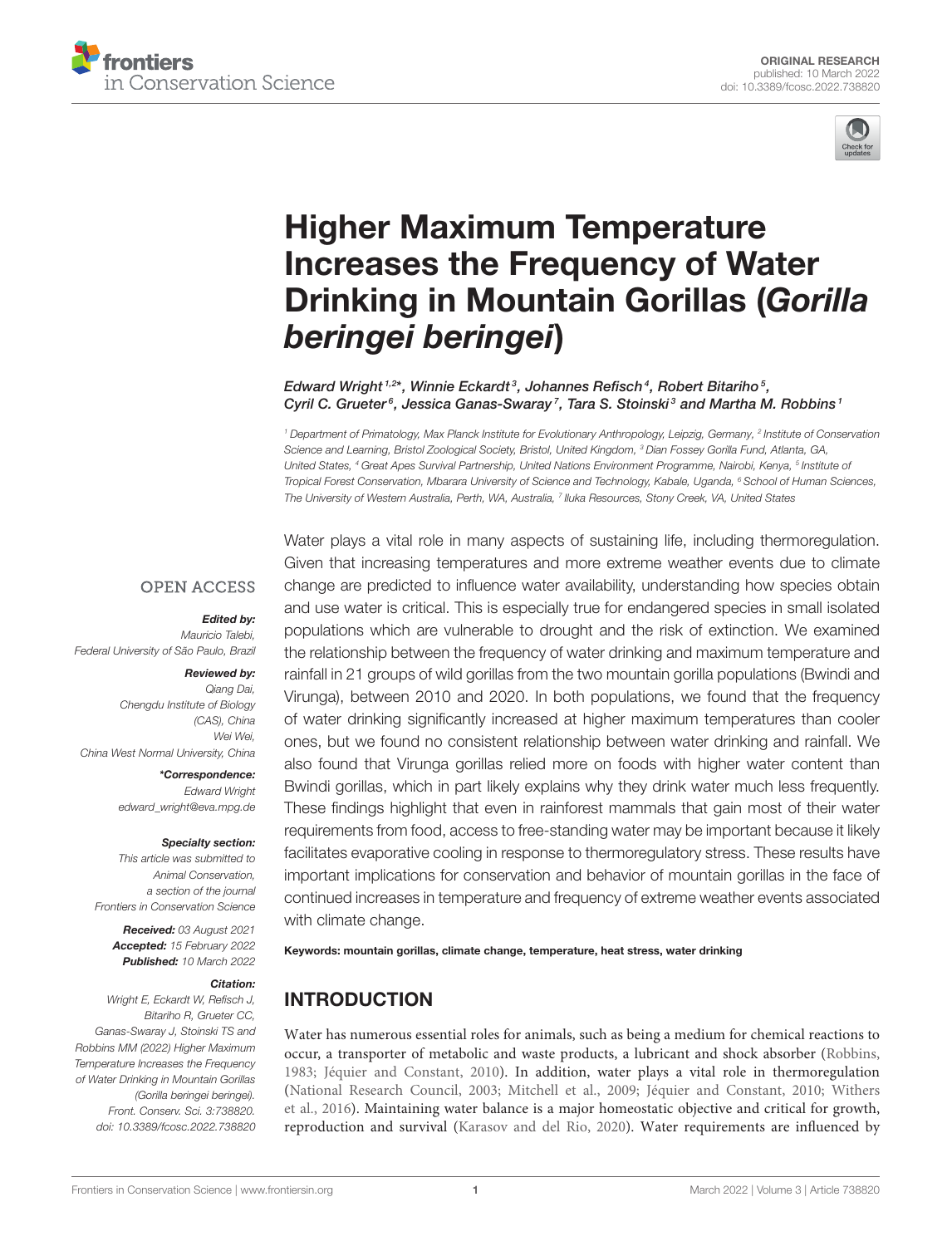several factors, such as climatic conditions, diet and metabolic rates [\(Robbins, 1983;](#page-7-0) [Jéquier and Constant, 2010;](#page-6-0) Karasov and del Rio, [2020\)](#page-6-3).

Terrestrial animals gain water from food (preformed water), metabolic water resulting from the oxidation of macronutrients and through drinking water [\(Robbins, 1983;](#page-7-0) Jéquier and Constant, [2010\)](#page-6-0). Most animals rely on free-standing water sources, but some are able to obtain most of their water needs from metabolic and preformed water [\(Withers et al., 2016\)](#page-7-1). Understanding how animals obtain and use water is particularly important in the face of climate change, as increasing global temperatures and more extreme weather events are predicted to influence water availability and can have a negative impact on animals' ability to maintain homeostasis [\(Hetem et al., 2014;](#page-6-4) [Fuller et al., 2016;](#page-6-5) [Zhang et al., 2019\)](#page-7-2).

Increasing temperature leads to the increased need for evaporative cooling, particularly in endotherms, which requires water [\(National Research Council, 2003;](#page-6-1) [Withers et al., 2016;](#page-7-1) [Mitchell et al., 2018;](#page-6-6) [Karasov and del Rio, 2020\)](#page-6-3). To compensate for increased water loss when temperatures are high, animals often increase the amount of water consumption (Adams and Hayes, [2008;](#page-5-0) [Dias et al., 2014;](#page-6-7) [Harris et al., 2015;](#page-6-8) [Mella et al., 2019;](#page-6-9) [Chaves et al., 2021\)](#page-6-10). Animals may also increase water drinking during dry periods, which coincide with the times of highest temperature in some areas [\(Harris et al., 2015;](#page-6-8) [Mella et al., 2019\)](#page-6-9). In addition, the water content of foods may be lower during times of low rainfall and so animals may need to supplement water intake with drinking [\(Fuller et al., 2016\)](#page-6-5). Animals may also prioritize water rich foods to supplement preformed water intake during periods of low rainfall [\(Ciani et al., 2001;](#page-6-11) [Sato et al., 2014\)](#page-7-3).

Decreased water availability has been shown to drive increased mortality rates in several species [\(Cayton and Haddad, 2018;](#page-6-12) [Riddell et al., 2019;](#page-7-4) [Young et al., 2019;](#page-7-5) [Campos et al., 2020\)](#page-6-13). In contrast, rainforest dwelling species may obtain most or all of their water requirements from their diet (Karasov and del Rio, [2020\)](#page-6-3). However, increasing temperatures may lead to increased water drinking as a means to thermoregulate and avoid dehydration [\(Dias et al., 2014;](#page-6-7) [Chaves et al., 2021\)](#page-6-10). Monitoring changes in water drinking behavior can serve as an early warning indicator of the impacts of climate change as the duration of dry spells and temperatures increase.

A considerable proportion of primate species (22%; 134 of 604) are predicted to be vulnerable to the impacts of drought [\(Zhang et al., 2019\)](#page-7-2). Moreover, primate habitats are predicted to experience 10% more warming than the global mean increase in temperature, with 86% of primate species likely to experience increases of over 3◦C in maximum temperatures by 2050 [\(Graham et al., 2016;](#page-6-14) [Carvalho et al., 2019\)](#page-6-15). Higher elevation regions are also experiencing faster increases in temperature than lower elevation ones [\(Wang et al., 2016\)](#page-7-6). Given the vulnerability of primates to dry spells, it is vital to look for indicators of physiological stress in endangered species, such as changes in the occurrence of water drinking caused by climate change [\(Chapman et al., 2006;](#page-6-16) [Bernard and Marshall, 2020\)](#page-6-17).

Understanding how endangered mountain gorillas obtain and use water is particularly warranted as they are vulnerable to the risk of extinction for a number of reasons. Only around

1,000 individuals remain in two small isolated mountaintop islands of Uganda, Rwanda, and the Democratic Republic of the Congo over an area of approximately 784 km<sup>2</sup> [\(Eckardt et al.,](#page-6-18) [2019;](#page-6-18) [Granjon et al., 2020\)](#page-6-19). The slow life history of mountain gorillas limits their ability to evolve beneficial adaptions that are better suited to new climatic conditions sufficiently quickly to mitigate the detrimental effects of climate change [\(Robbins,](#page-7-7) [2011\)](#page-7-7). Mountain gorillas are also geographically highly restricted due to intense human pressure surrounding their current habitat, such that they cannot disperse to other areas [\(Robbins, 2011\)](#page-7-7).

Mountain gorillas generally obtain sufficient quantities of water from the vegetation they consume and they rarely drink water [\(Schaller, 1963\)](#page-7-8). The water content of mountain gorilla foods is high, with most foods comprising between 60 and 90% water [\(Rothman et al., 2006;](#page-7-9) [Grueter et al., 2016\)](#page-6-20), with little seasonal variation (within-species) in the Virunga Volcanoes [\(Watts, 1998\)](#page-7-10). Mountain gorilla habitat is characterized by bimodal rainfall distribution (heavier rains in March-May and lighter rains in September-November), with temperature mostly being a function of elevation and showing little seasonal variation [\(Polansky and Robbins, 2013;](#page-7-11) [Seimon and Phillips, 2015;](#page-7-12) Diem et al., [2019;](#page-6-21) [Eckardt et al., 2019\)](#page-6-18). Both Uganda and Rwanda are already experiencing the impact of climate change with increasing temperatures and frequencies of extreme weather events [\(Safari, 2012;](#page-7-13) [McGahey et al., 2013;](#page-6-22) [Tenge et al., 2013;](#page-7-14) [Nsubuga et al., 2014;](#page-6-23) [Nsubuga and Rautenbach, 2018\)](#page-6-24). Mean annual temperature increases of approximately 2.1◦C have been recorded over the last 5 decades [\(McGahey et al., 2013;](#page-6-22) Nsubuga and Rautenbach, [2018\)](#page-6-24). Future projections indicate that this trend is likely to continue, with increases of 1 to 2.5◦C between 2000 and 2050 [\(Tenge et al., 2013;](#page-7-14) [Nsubuga and Rautenbach,](#page-6-24) [2018\)](#page-6-24). Furthermore, rainfall has become less seasonal, with both an increase in rainfall over time and increases in the duration of dry spells, trends that are likely to continue in the future (Kizza et al., [2009;](#page-6-25) [McGahey et al., 2013;](#page-6-22) [Diem et al., 2019;](#page-6-21) [Salerno](#page-7-15) et al., [2019;](#page-7-15) [Ojara et al., 2020\)](#page-6-26).

To investigate if changes in climatic conditions could impact water drinking patterns of mountain gorillas, we examined water drinking behavior between 2010 and 2020 in the two remaining populations of mountain gorillas and correlated this to local maximum temperature and rainfall. We tested the prediction that mountain gorillas drink more often during hotter and drier periods. After observing notable differences in the frequency of water drinking between the two populations, we compared the water content of key foods between the two mountain gorilla populations to see if this could explain differences in their behavior.

# MATERIALS AND METHODS

# Subjects and Observation Period

We recorded water drinking behavior in the two mountain gorilla populations in Bwindi Impenetrable National Park (BINP), Uganda and in Volcanoes National Park (VNP), Rwanda region of the Virunga Massif. Five groups were monitored in BINP between Jul 2010 and Oct 2019 (between 0°53' and 1°08'N and 29◦ 35′ and 29◦ 50′E) at an altitude of 2,100–2,500 m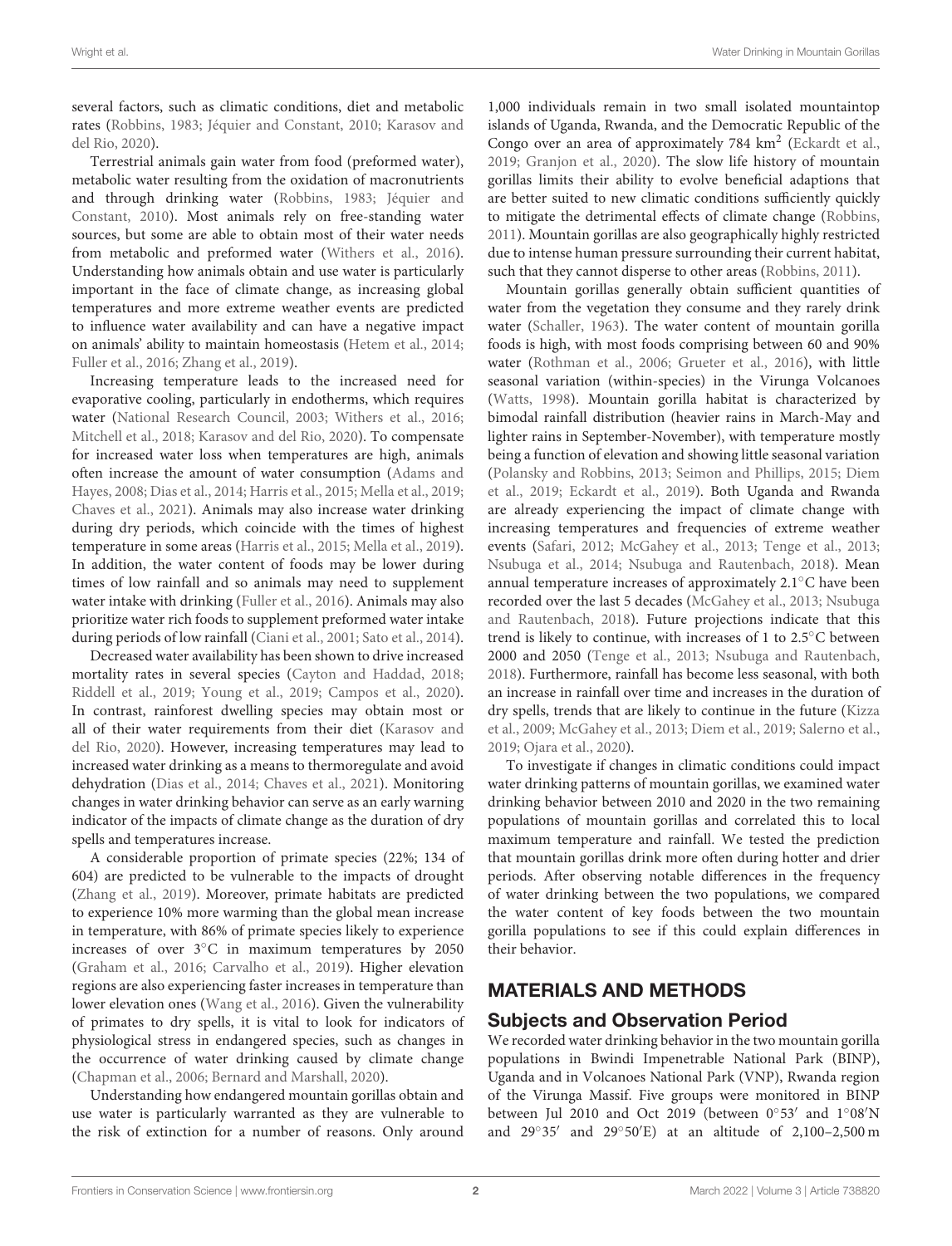(**[Supplementary Figure 1](#page-5-1)**). Sixteen groups were monitored in VNP by Dian Fossey Gorilla Fund's Karisoke Research Center between Jan 2012 and Dec 2020 (between 1°21' and 1°35'S and 29◦ 22′ and 29◦ 44′E) at an altitude of 2,500–4,000 m (unpublished data; **[Supplementary Figure 1](#page-5-1)**). Water drinking events were recorded on an ad libitum basis and were defined by at least one individual in a group, consuming free-standing water, such as a stream, river, puddle or swamp. This was usually achieved by directly drinking water with the mouth or using cupped hands and dipping the arm in the water and sucking water from the hair. Groups were monitored for an average of 3.45 h per observation day (mean  $=$  4.0 h and 2.9 h for Bwindi and Virunga, respectively) between approximately 09:00 and 13:00.

# Climate Variables

In BINP, temperature and rainfall data were recorded at the Ruhija weather station (altitude: 2,301 m) operated by the Institute of Tropical Forest Conservation. The weather station is situated at the park border, close to where the study groups range (approx. <5 km away). In VNP, temperature and rainfall data were recorded at two weather stations outside the park operated by the Rwanda Meteorological Institute (Kinigi and Busogo; altitude: 2,200 and 2,100 m, respectively) approximately 5–10 km from the park boundary. For each gorilla group, we prioritized using the weather data from the closest weather station. At each weather station, temperature and rainfall readings were taken every 5 min. Maximum temperature and summed rainfall were computed per 24h period. Due to equipment malfunction some gaps are present in the weather data (**[Supplementary Figures 2](#page-5-1)**, **[3](#page-5-1)**).

Weather data were binned into 9-day intervals (see data point—statistical analysis) following recommendations from [Seimon and Phillips \(2015\)](#page-7-12) that this timeframe provides greater temporal resolution than a month and better captures intraseasonal variation in climate conditions in this region. Whilst intra-seasonal fluctuations were strongly evident in the 9 day intervals, they were masked by averaging in the monthly means [\(Seimon and Phillips, 2015\)](#page-7-12). Only 9-day intervals which comprised at least 7 days of weather data (78%) were included in the analysis. In each 9-day interval we extracted the average maximum temperature and summed rainfall.

# Statistical Analysis

To test the predictions that mountain gorillas drink more often during drier and hotter periods than wetter and cooler ones, we fitted a generalized linear mixed model (GLMM) with Poisson error structure and log link function, for each population, implemented with the function "glmer" of the "lme4" package [\(Bates et al., 2015\)](#page-5-2) in R [\(R Core Team, 2020\)](#page-7-16). The response variable was the summed water drinking events during each 9-day-group period. To control for variation in observation effort, we included the number of hours of observation time (per 9-day-group period) as an offset term (log-transformed). The data points consisted of each 9-day period during which at least one daily observation was made per group. The test predictors included the average maximum temperature and summed rainfall over each 9 day period. As control variables, we included the median Julian date of each data point (time) and a temporal autocorrelation term to account for the potential for residuals of data points close in time being more similar to each other than residuals of data points more distantly spaced, using a function developed in R by Roger Mundry. We included social group ID as a random effect. In addition, we included random slopes for the effects of the test predictors on the response to vary between social group ID as much as possible (random slopes were excluded in the Bwindi model due to high model complexity) [\(Schielzeth and Forstmeier, 2009;](#page-7-17) [Barr et al., 2013\)](#page-5-3).

We checked for under/overdispersion in the two models. The dispersion parameters were close to the ideal value of 1 (1.28 and 1.15, for the Bwindi and Virunga models, respectively). We verified that collinearity among predictor variables was not an issue, by examining variance inflation factors derived from a model without random effects or random slopes using the "vif" function from the "car" package [\(Fox and Weisberg, 2011\)](#page-6-27); max  $v$ if  $= 1.1$  and 1.0 for the Bwindi and Virunga models, respectively. We checked for model stability by rerunning the models after excluding one social group at a time and comparing the estimates with the original model. No stability issues were found. We ztransformed the predictor variables (to a mean of 0 and standard deviation of 1). We compared the fit of each full model against a corresponding null model with the test predictors excluded, using a likelihood ratio test [\(Forstmeier and Schielzeth, 2011\)](#page-6-28). Individual p-values were derived by comparing the full model, with a reduced model not comprising each predictor (excluded one at a time) using the "drop1" function. We determined 95% confidence intervals using the function "bootMer" of the "lme4" package [\(Bates et al., 2015\)](#page-5-2).

# Water Content of Foods

To gain an indication of how much water each population obtained from the foods they consumed, we compared the water content of key mountain gorilla foods (**[Supplementary Table 1](#page-5-1)**). The water content of foods was taken from [Ganas et al. \(2008\)](#page-6-29), unpublished data, and [Grueter et al. \(2016\)](#page-6-20). We accounted for differences in dietary importance in the two populations, by weighting each food based on the proportion of energy it contributed to the total amount consumed per population [\(Wright et al., 2015;](#page-7-18) **[Supplementary Table 1](#page-5-1)**). Key foods were defined as those contributing to at least 1% of the total energy consumed per group. To test for a significant difference between the two populations, we used a Welch two-sample  $t$ -test.

# RESULTS

# Water Drinking

Bwindi gorillas were observed drinking during 1.5% of observation hours (230 drinking events during 15,340 observation hours) or 6.0% of group observation days (230 out of 3,803;  $N = 586$  data points-9 day periods). Virunga gorillas were observed drinking during 0.2% of observation hours (131 drinking events during 62,335 observation hours) or 0.6% of group observation days (131 out of 22,010;  $N = 2,690$ ) data points–9 day periods).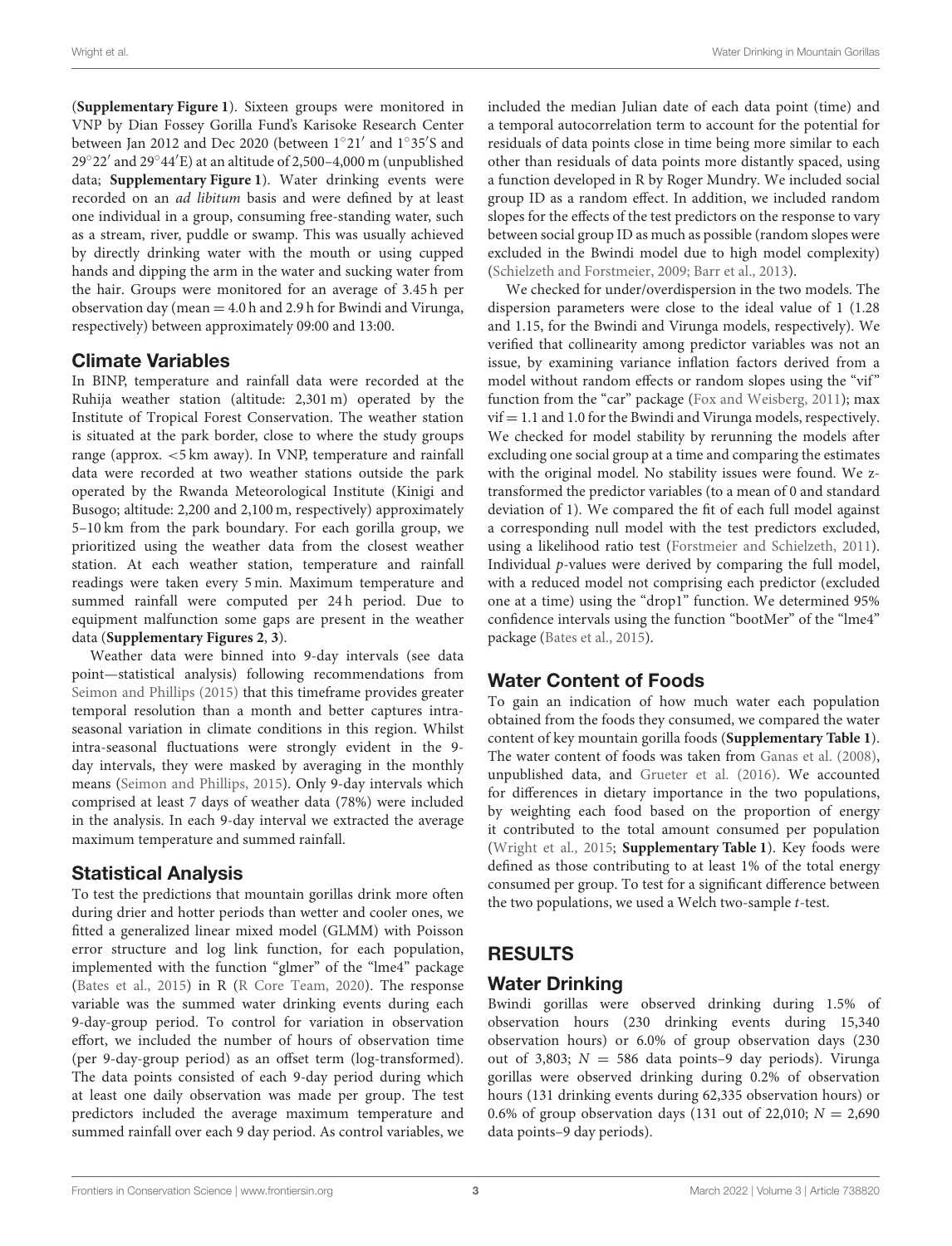<span id="page-3-0"></span>TABLE 1 | Effects of average maximum temperature, rainfall and the control variables time and temporal autocorrelation on the frequency of water drinking in the two mountain gorilla populations.

| <b>Predictor</b>                 | Estimate $\pm$ SE  | z-value   | $\chi^2$ | P       | Cl <sub>lower</sub> | $Cl_{\text{ upper}}$ |
|----------------------------------|--------------------|-----------|----------|---------|---------------------|----------------------|
| <b>Bwindi</b> -Intercept         | $-4.418 \pm 0.085$ | $-52.263$ |          |         |                     |                      |
| Maximum temperature <sup>a</sup> | $0.302 + 0.072$    | 4.177     | 17.378   | < 0.001 | 0.153               | 0.443                |
| Rainfall <sup>b</sup>            | $-0.017 + 0.074$   | $-0.233$  | 0.055    | 0.815   | $-0.174$            | 0.124                |
| Time <sup>c</sup>                | $0.141 \pm 0.089$  | 1.578     | 2.113    | 0.146   | $-0.007$            | 0.314                |
| Temporal autocorrelation         | $0.485 + 0.047$    | 10.278    | 91.407   | < 0.001 | 0.394               | 0.572                |
| Virunga-Intercept                | $-6.573 \pm 0.207$ | $-31.730$ |          |         |                     |                      |
| Maximum temperature <sup>d</sup> | $0.379 + 0.121$    | 3.144     | 5.466    | 0.019   | 0.156               | 0.627                |
| Rainfall <sup>e</sup>            | $0.026 \pm 0.092$  | 0.280     | 0.075    | 0.784   | $-0.198$            | 0.222                |
| Time <sup>f</sup>                | $0.382 \pm 0.120$  | 3.194     | 6.206    | 0.013   | 0.129               | 0.643                |
| Temporal autocorrelation         | $0.202 \pm 0.042$  | 4.791     | 17.041   | < 0.001 | 0.048               | 0.296                |
|                                  |                    |           |          |         |                     |                      |

Full-null model comparison Bwindi:  $\chi^2$ <sub>2</sub> = 19.887; P < 0.001; Virunga:  $\chi^2$ <sub>2</sub> = 5.469; P = 0.065. Whilst the Bwindi full-null model comparison was highly significant, the Virunga full-null model comparison revealed a strong trend even though the individual p-value for maximum temperature is significant. This result suggests that the Virunga model may have low power due to the high number of zeroes in the response. CI: 95% confidence intervals.

 $a$ <sub>z-transformed, mean  $\pm$  SD at the original scale: 22.8 $\degree$ C  $\pm$  1.2.</sub>

 $b$ z-transformed, mean  $\pm$  SD at the original scale: 32.0 mm  $\pm$  31.6.

 $c$ <sub>z</sub>-transformed, mean  $\pm$  SD at the original scale: 16989.2  $\pm$  807.9.

 $d$ z-transformed, mean  $\pm$  SD at the original scale: 21.4°C  $\pm$  1.2.

 $e$ <sub>z</sub>-transformed, mean  $\pm$  SD at the original scale: 36.4 mm  $\pm$  31.8.

 $f$ z-transformed, mean  $\pm$  SD at the original scale: 16989.6  $\pm$  971.7.



<span id="page-3-1"></span>FIGURE 1 | Relationship between average maximum temperature and the frequency of water drinking in Bwindi (A) and Virunga (B) mountain gorillas. The area of the circles represents the sample size (N = 586 - 9 day periods and  $N = 2,690 - 9$  day periods, for the Bwindi and Virunga populations, respectively). The dashed line is the fitted model after controlling for the other variables in the model, and the dotted lines are its 95% confidence intervals.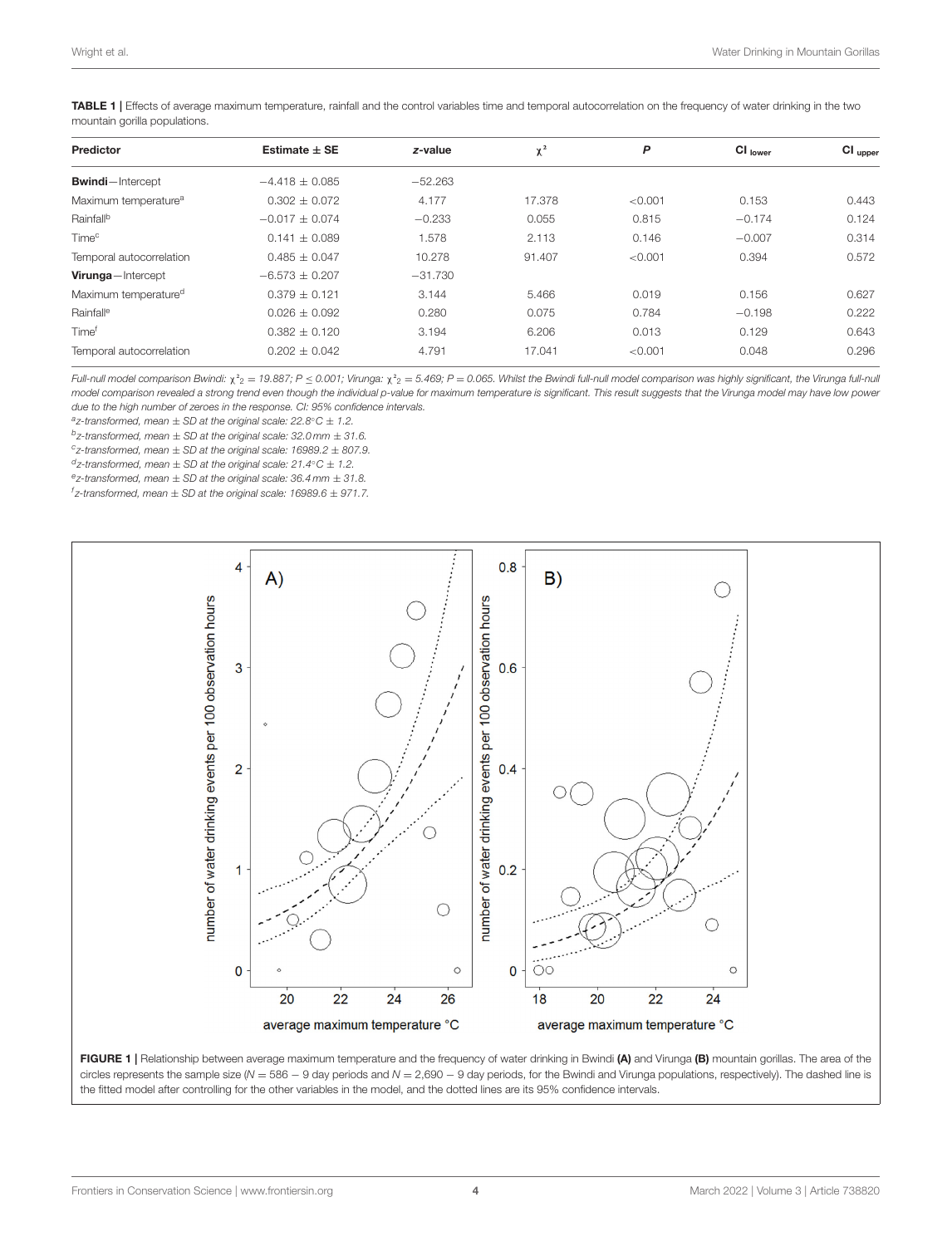Mountain gorillas in both populations drank water significantly more often at higher average maximum temperatures than cooler ones (**[Table 1](#page-3-0)**; **[Figure 1](#page-3-1)**). An increase in average maximum temperature by one standard deviation was associated with a 35 and 46% increase in water drinking events per hour in Bwindi and Virunga, respectively. We found no significant association between water drinking and rainfall in either population (**[Table 1](#page-3-0)**). The frequency of water drinking in both populations seemed to have increased over time (with a weak trend in Bwindi; **[Table 1](#page-3-0)**).

# Water Content of Foods

The water content of key Virunga foods, whilst accounting for differences in dietary importance, was significantly higher than key foods in Bwindi (Welch two-sample t-test  $t = -8.21$ ,  $df =$ 171.43,  $p \le 0.001$ ; **[Supplementary Table 1](#page-5-1)**). The weighted mean water content of key Bwindi foods was 77.5%, whilst for key Virunga foods it was 87.2 %; **[Supplementary Table 1](#page-5-1)**).

# **DISCUSSION**

In approximately 10 years of observations on 21 social groups in the only two mountain gorilla populations, we found that mountain gorillas in both populations drank water significantly more often at higher average maximum temperatures than cooler ones. Under these conditions, drinking water may be an effective way of reducing body temperature and reestablishing homeostasis. This result is similar to findings in several other species [\(Adams and Hayes, 2008;](#page-5-0) [Dias et al., 2014;](#page-6-7) Harris et al., [2015;](#page-6-8) [Mella et al., 2019;](#page-6-9) [Chaves et al., 2021\)](#page-6-10). However, it highlights a higher degree of reliance on free-standing water than expected in this rainforest dwelling ape species that consumes plants with high water content. Moreover, temperatures in this region are projected to continue increasing in the future by approximately 1 to 2.5◦C between 2000 and 2050 [\(Tenge et al., 2013;](#page-7-14) [Nsubuga and Rautenbach, 2018\)](#page-6-24). Therefore, our results suggest that we should expect mountain gorillas to increasingly rely on free-standing water in the future to maintain water balance following lost water used in evaporative cooling.

We did not find support for the frequency of water drinking to be higher during periods of low rainfall, which may be due to similar temperatures in the dry and wet seasons (Polansky and Robbins, [2013;](#page-7-11) [Seimon and Phillips, 2015;](#page-7-12) [Eckardt et al.,](#page-6-18) [2019\)](#page-6-18). Furthermore, the intake of preformed water is likely to be similar in the wet and dry seasons in the Virungas because water content of important gorilla foods does not vary seasonally [\(Watts, 1998\)](#page-7-10), but studies are needed to examine whether the water content of gorilla foods varies with altitude in this population and whether it fluctuates seasonally in Bwindi. Additionally, seasonal changes in diet are unlikely to lead to changes in preformed water intake because fruit and bamboo, the only seasonal foods in the Bwindi and Virunga populations, respectively [\(Vedder, 1984;](#page-7-19) [Ganas et al., 2004;](#page-6-30) [Wright et al.,](#page-7-18) [2015\)](#page-7-18), do not have appreciably lower or higher water content than other food items [\(Rothman et al., 2006;](#page-7-9) [Grueter et al.,](#page-6-20) [2016\)](#page-6-20).

We found indications in both populations, but with a stronger effect in the Virungas, that the frequency of water drinking has increased over time. This may be due to increases in temperature linked to climate change over this period [\(McGahey et al., 2013;](#page-6-22) [Nsubuga and Rautenbach, 2018\)](#page-6-24), but due to the relatively short time frame (10 years) such a claim should be viewed with caution and other factors may be responsible.

Lastly, we confirmed previous reports that Virunga mountain gorillas drink water very infrequently (0.6% of observation days) [\(Schaller, 1963\)](#page-7-8), whereas Bwindi mountain gorillas drink water more frequently (6% of observation days). Virungas gorillas likely obtained more water from food than Bwindi gorillas due to their reliance on plants with higher water content. Together with the higher maximum temperatures in Bwindi, these factors likely explain the population level differences in water drinking rates.

Overall, our results suggest that mountain gorillas may have to work harder to maintain water balance in the future, given that temperature and the duration of dry spells are expected to increase. Increasing water intake can be achieved by either obtaining more water from food or by drinking more water. It is unknown whether mountain gorillas seek out high water content foods, but we think it is unlikely that they are able to increase the amounts of food they eat due to high digestive constraints. A greater reliance on free-standing water has several important implications for mountain gorilla conservation and behavior. First, an increase in the frequency of water drinking may lead to an increase in the risk of parasite exposure compromising the health of the gorillas. Water sources in the mountain gorilla habitat are seasonally used by community members leading to habitat disturbance, increased risk of disease transmission and potentially interspecies competition over water [\(Bitariho et al.,](#page-6-31) [2003;](#page-6-31) [Akampurira et al., 2017;](#page-5-4) [Gategeko et al., 2017\)](#page-6-32). In addition, water sources inside gorilla protected areas have been shown to harbor parasites, such as Cryptosporidium spp. [\(Mugoya et al.,](#page-6-33) [2019\)](#page-6-33). Moreover, the risk of disease transmission in general is predicted to increase due to climate change, as pathogens are more likely to develop, survive, and spread under warmer and wetter conditions [\(Mills et al., 2010;](#page-6-34) [Estrada-Peña et al., 2014\)](#page-6-35).

Second, greater reliance on water sources is likely to have an impact on mountain gorilla ranging patterns. Small streams and swamps are not evenly distributed throughout BINP and VPN and at least some of these water sources seasonally dry up. Moreover, there are indications that some water levels have decreased over time [\(Akampurira et al., 2017;](#page-5-4) [Hoek et al., 2019\)](#page-6-36). A next step for understanding the impact of temperature on gorillas' water drinking patterns would be to create a detailed map of water availability, to better elucidate whether water is a limiting factor or not. Future studies which monitor water quantity and quality inside gorilla protected areas are also needed in this region. Mountain gorilla space use patterns on a daily, monthly and annual scale are influenced by food availability [\(Seiler et al.,](#page-7-20) [2018\)](#page-7-20), but it remains unknown if the need for free-standing water may alter such ranging patterns. Water availability influences ranging patterns in several other primates [\(Campos and Fedigan,](#page-6-37) [2009;](#page-6-37) [Amoroso et al., 2020\)](#page-5-5) and other forest vertebrates (Paredes et al., [2017\)](#page-7-21).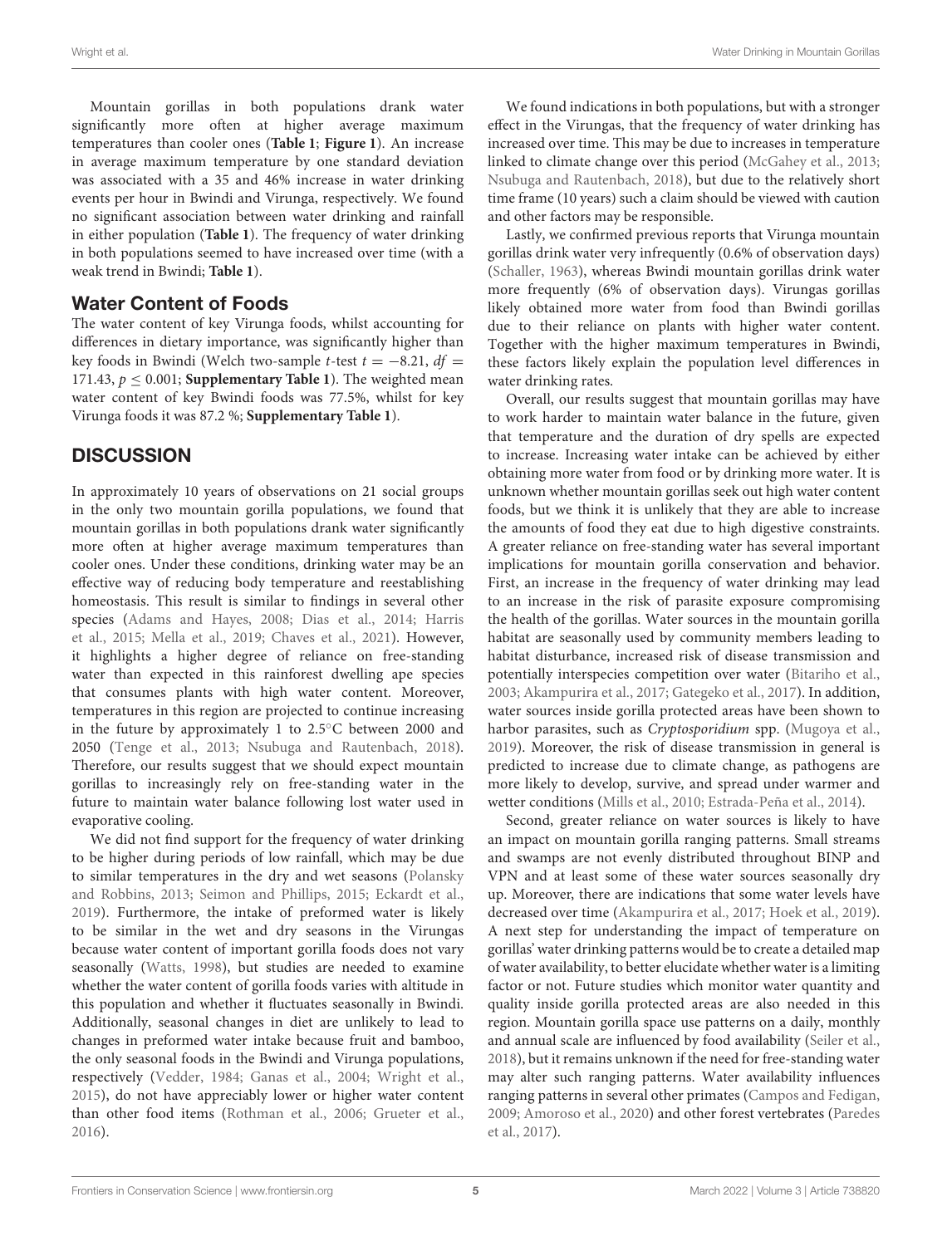Third, Virunga mountain gorillas were found to have higher basal stress levels (assessed via fecal glucocorticoid metabolites) at higher average maximum temperatures and periods of high rainfall [\(Eckardt et al., 2019\)](#page-6-18). This suggests that mountain gorillas may already be experiencing physiological signs of heat stress during periods of high temperature, but further investigation is necessary to elucidate this.

Future studies should examine to what extent mountain gorillas employ behavioral thermoregulation strategies to minimize heat exposure (and maximize heat loss through non-evaporative mechanisms), such as seeking cooler microclimates, restricting physical activity and modifying body posture orientation [\(Kosheleff and Anderson, 2009;](#page-6-38) [Terrien et al., 2011;](#page-7-22) [Fuller et al., 2016\)](#page-6-5). Anecdotal observations for example indicate that mountain gorillas seek shade and maximize body contact with the ground when it is hot and are more likely to rest than feed during hot days (Eckardt et al., [2019;](#page-6-18) personal observation). However, behavioral thermoregulation strategies may be associated with fitness costs [\(Cunningham et al., 2021\)](#page-6-39). Additional research into how much water intake from plants consumed changes as temperature changes would be a useful way to determine if the gorillas are able to achieve homeostasis through changes in their diet vs. increasing their consumption of free standing water.

Undoubtedly, the direct impact of climate change is likely to be a bigger problem for species living in more arid environments that face reduced access to sufficient quantities of either free-standing sources of water or preformed water [\(Fuller et al., 2016;](#page-6-5) [Cayton and Haddad, 2018;](#page-6-12) [Mitchell et al.,](#page-6-6) [2018;](#page-6-6) [Wessling et al., 2018;](#page-7-23) [Riddell et al., 2019;](#page-7-4) [Young et al.,](#page-7-5) [2019;](#page-7-5) [Campos et al., 2020\)](#page-6-13). Many avenues of future research into this topic remain to better determine how much of a risk increased temperature poses for the mountain gorillas. However, this study emphasizes that climate change may have negative consequences even for rainforest dwelling mammals that routinely obtain nearly all of their water from dietary items. This may be especially true for endangered species in small isolated populations which are vulnerable to drought and the risk of extinction.

# DATA AVAILABILITY STATEMENT

The raw data supporting the conclusions of this article will be made available by the authors, without undue reservation.

# **REFERENCES**

- <span id="page-5-0"></span>Adams, R. A., and Hayes, M. A. (2008). Water availability and successful lactation by bats as related to climate change in arid regions of western North America. J. Anim. Ecol. 77, 1115–1121. doi: [10.1111/j.1365-2656.2008.01447.x](https://doi.org/10.1111/j.1365-2656.2008.01447.x)
- <span id="page-5-4"></span>Akampurira, E., Bitariho, R., Babaasa, D., and Twinomuhangi, I. (2017). An Assessment of the Hydrological Systems in the Lake Edward Basin of Bwindi Impenetrable and Queen Elizabeth National Parks, S.W Uganda: Water Quality and Quantity Assessments. Institute of Tropical Forest Conservation.

# ETHICS STATEMENT

Ethical review and approval was not required for the animal study because this observational study was conducted in accordance with guidelines of the Uganda Wildlife Authority, Rwanda Development Board, Dian Fossey Gorilla Fund and Max Planck Institute for Evolutionary Anthropology and adhered to all laws of Uganda and Rwanda.

# AUTHOR CONTRIBUTIONS

EW designed the study, collected and analyzed the data, and wrote the manuscript. WE designed the study, collected the data, and contributed to the writing of the manuscript. JR designed the study and edited the manuscript. RB contributed data and edited the manuscript. CG and JG-S contributed data and edited the manuscript. TS designed the study, contributed the data, and edited the manuscript. MR designed the study, collected the data, and helped to write the manuscript. All authors contributed to the article and approved the submitted version.

# FUNDING

This project was funded by the Grand Duchy of Luxembourg under the United Nations Environment Programme Vanishing Treasures Programme, Max Planck Society and Dian Fossey Gorilla Fund.

#### ACKNOWLEDGMENTS

We thank the Uganda Wildlife Authority, the Uganda National Council for Science and Technology and Rwanda Development Board for long-term support and permission to conduct research in BINP and VPN. We are indebted to all staff who have worked with the gorillas in BINP and VPN, including from the Max Planck Institute for Evolutionary Anthropology, the Institute of Tropical Forest Conservation and the Dian Fossey Gorilla Fund. Special thanks go to the Institute of Tropical Forest Conservation, the Tropical Ecology Assessment and Monitoring Network and the Rwanda Meteorological Institute for the climate data.

# SUPPLEMENTARY MATERIAL

<span id="page-5-1"></span>The Supplementary Material for this article can be found [online at: https://www.frontiersin.org/articles/10.3389/fcosc.](https://www.frontiersin.org/articles/10.3389/fcosc.2022.738820/full#supplementary-material) 2022.738820/full#supplementary-material

- <span id="page-5-5"></span>Amoroso, C. R., Kappeler, P. M., Fichtel, C., and Nunn, C. L. (2020). Water availability impacts habitat use by Red-Fronted Lemurs (Eulemur rufifrons): an experimental and observational study. Int. J. Primatol. 41, 61–80. doi: [10.1007/s10764-020-00136-9](https://doi.org/10.1007/s10764-020-00136-9)
- <span id="page-5-3"></span>Barr, D. J., Levy, R., Scheepers, C., and Tily, H. J. (2013). Random effects structure for confirmatory hypothesis testing: keep it maximal. J. Mem. Lang. 68, 255–278. doi: [10.1016/j.jml.2012.11.001](https://doi.org/10.1016/j.jml.2012.11.001)
- <span id="page-5-2"></span>Bates, D., Maechler, M., Bolker, B., and Walker, S. (2015). Fitting linear mixedeffects models using lme4. J. Stat. Softw. 67, 1–48. doi: [10.18637/jss.v067.i01](https://doi.org/10.18637/jss.v067.i01)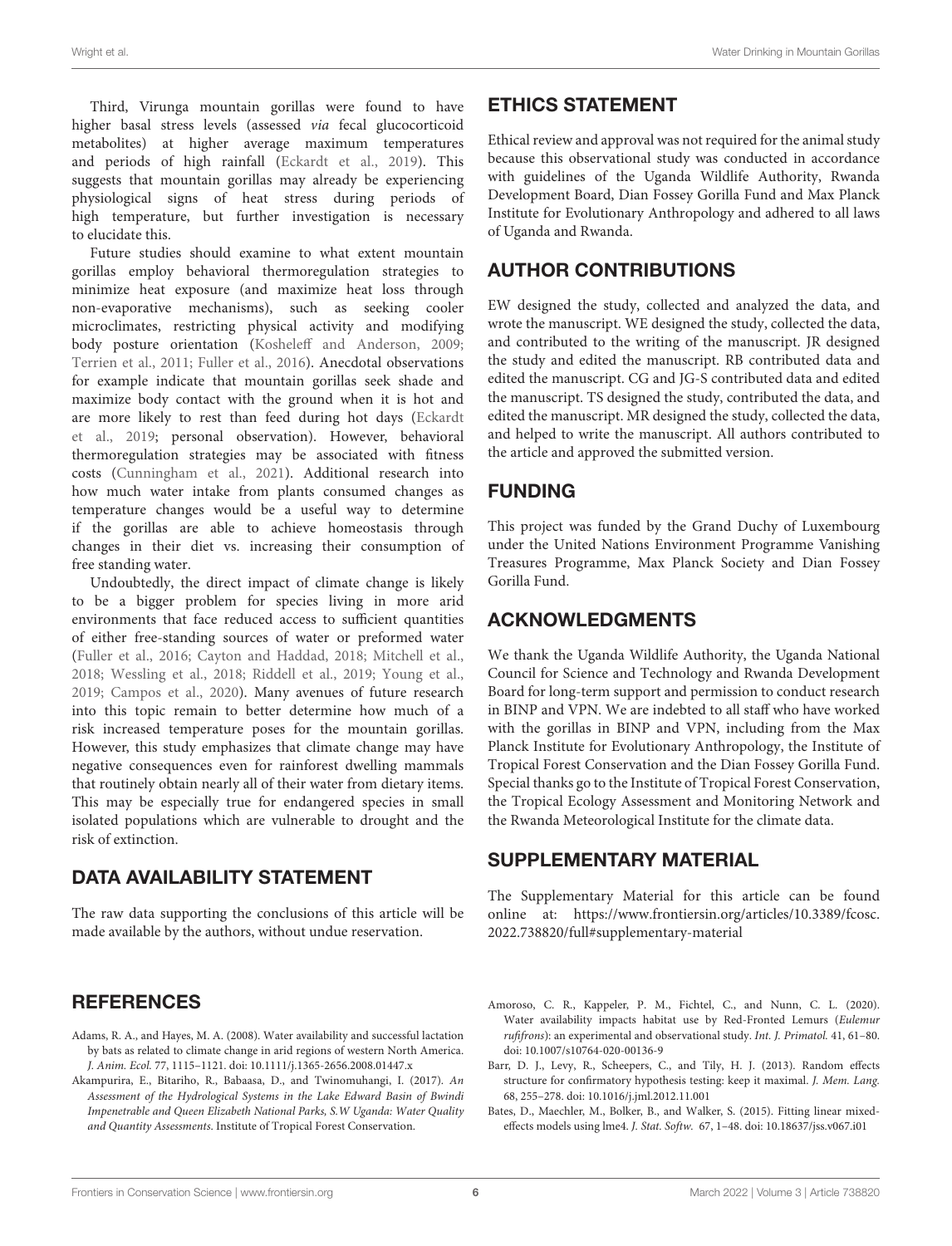- <span id="page-6-17"></span>Bernard, A. B., and Marshall, A. J. (2020). Assessing the state of knowledge of contemporary climate change and primates. Evol. Anthropol Issues News Rev. 29, 317–331. doi: [10.1002/evan.21874](https://doi.org/10.1002/evan.21874)
- <span id="page-6-31"></span>Bitariho, R., Babaasa, D., and Kasangaki, A. (2003). Impact of Water Harvesting on Kabiranyuma Swamp, Mgahinga Gorilla National Park, Southwest Uganda. Institute of Tropical Forest Conservation.
- <span id="page-6-37"></span>Campos, F. A., and Fedigan, L. M. (2009). Behavioral adaptations to heat stress and water scarcity in white-faced capuchins (Cebus capucinus) in Santa Rosa National Park, Costa Rica. Am. J. Phys. Anthropol. 138, 101–111. doi: [10.1002/ajpa.20908](https://doi.org/10.1002/ajpa.20908)
- <span id="page-6-13"></span>Campos, F. A., Kalbitzer, U., Melin, A. D., Hogan, J. D., Cheves, S. E., Murillo-Chacon, E., et al. (2020). Differential impact of severe drought on infant mortality in two sympatric neotropical primates. R. Soc. open sci. 7, 200302. doi: [10.1098/rsos.200302](https://doi.org/10.1098/rsos.200302)
- <span id="page-6-15"></span>Carvalho, J. S., Graham, B., Rebelo, H., Bocksberger, G., Meyer, C. F. J., Wich, S., et al. (2019). A global risk assessment of primates under climate and land use/cover scenarios. Glob. Change Biol. 25, 3163–3178. doi: [10.1111/gcb.14671](https://doi.org/10.1111/gcb.14671)
- <span id="page-6-12"></span>Cayton, H., and Haddad, N. (2018). Water availability coincides with population declines for an endangered butterfly. Diversity 10, 94. doi: [10.3390/d10030094](https://doi.org/10.3390/d10030094)
- <span id="page-6-16"></span>Chapman, C. A., Lawes, M. J., and Eeley, H. A. C. (2006). What hope for African primate diversity? Afr. J. Ecol. 44, 116-133. doi: [10.1111/j.1365-2028.2006.00636.x](https://doi.org/10.1111/j.1365-2028.2006.00636.x)
- <span id="page-6-10"></span>Chaves, Ó. M., Fortes, V. B., Hass, G. P., Azevedo, R. B., Stoner, K. E., and Bicca-Marques, J. C. (2021). Flower consumption, ambient temperature and rainfall modulate drinking behavior in a folivorous-frugivorous arboreal mammal. PLoS ONE 16, e0236974. doi: [10.1371/journal.pone.0236974](https://doi.org/10.1371/journal.pone.0236974)
- <span id="page-6-11"></span>Ciani, A. C., Martinoli, L., Capiluppi, C., Arahou, M., and Mouna, M. (2001). Effects of water availability and habitat quality on barkstripping behavior in barbary macaques. Conserv. Biol. 15, 259–265. doi: [10.1111/j.1523-1739.2001.99019.x](https://doi.org/10.1111/j.1523-1739.2001.99019.x)
- <span id="page-6-39"></span>Cunningham, S. J., Gardner, J. L., and Martin, R. O. (2021). Opportunity costs and the response of birds and mammals to climate warming. Front. Ecol. Environ. 19, 300–307. doi: [10.1002/fee.2324](https://doi.org/10.1002/fee.2324)
- <span id="page-6-7"></span>Dias, P. A. D., Rangel-Negrín, A., Coyohua-Fuentes, A., and Canales-Espinosa, D. (2014). Factors affecting the drinking behavior of black howler monkeys (Alouatta pigra). Primates 55, 1–5. doi: [10.1007/s10329-013-0383-1](https://doi.org/10.1007/s10329-013-0383-1)
- <span id="page-6-21"></span>Diem, J. E., Konecky, B. L., Salerno, J., and Hartter, J. (2019). Is equatorial Africa getting wetter or drier? Insights from an evaluation of long-term, satellitebased rainfall estimates for western Uganda. Int. J. Climatol. 39, 3334–3347. doi: [10.1002/joc.6023](https://doi.org/10.1002/joc.6023)
- <span id="page-6-18"></span>Eckardt, W., Stoinski, T. S., Rosenbaum, S., and Santymire, R. (2019). Social and ecological factors alter stress physiology of Virunga mountain gorillas (Gorilla beringei beringei). Ecol. Evol. 9, 5248–5259. doi: [10.1002/ece3.5115](https://doi.org/10.1002/ece3.5115)
- <span id="page-6-35"></span>Estrada-Peña, A., Ostfeld, R. S., Peterson, A. T., Poulin, R., and de la Fuente, J. (2014). Effects of environmental change on zoonotic disease risk: an ecological primer. Trends Parasitol. 30, 205–214. doi: [10.1016/j.pt.2014.02.003](https://doi.org/10.1016/j.pt.2014.02.003)
- <span id="page-6-28"></span>Forstmeier, W., and Schielzeth, H. (2011). Cryptic multiple hypotheses testing in linear models: overestimated effect sizes and the winner's curse. Behav. Ecol. Sociobiol. 65, 47–55. doi: [10.1007/s00265-010-1038-5](https://doi.org/10.1007/s00265-010-1038-5)
- <span id="page-6-27"></span>Fox, J., and Weisberg, S. (2011). An {R} Companion to Applied Regression. Thousand Oaks, CA: Sage.
- <span id="page-6-5"></span>Fuller, A., Mitchell, D., Maloney, S. K., and Hetem, R. S. (2016). Towards a mechanistic understanding of the responses of large terrestrial mammals to heat and aridity associated with climate change. Clim. Change Responses 3, 10. doi: [10.1186/s40665-016-0024-1](https://doi.org/10.1186/s40665-016-0024-1)
- <span id="page-6-29"></span>Ganas, J., Ortmann, S., and Robbins, M. M. (2008). Food preferences of wild mountain gorillas. Am. J. Primatol. 70, 927–938. doi: [10.1002/ajp.20584](https://doi.org/10.1002/ajp.20584)
- <span id="page-6-30"></span>Ganas, J., Robbins, M. M., Nkurunungi, J., Kaplin, B. A., and McNeilage, A. (2004). Dietary variability of mountain gorillas in Bwindi impenetrable National Park, Uganda. Int. J. Primatol. 25, 1043–1072. doi: [10.1023/B:IJOP.0000043351.20129.44](https://doi.org/10.1023/B:IJOP.0000043351.20129.44)
- <span id="page-6-32"></span>Gategeko, A., Munyarugendo, I., and Eckardt, W. (2017). "Conservation impacts in the Volcanoes National Park due to the water shortage in the Mudakama area," in Poster Session Presented at the Conversation on Conservation (Kigali).
- <span id="page-6-14"></span>Graham, T. L., Matthews, H. D., and Turner, S. E. (2016). A global-scale evaluation of primate exposure and vulnerability to climate change. Int. J. Primatol. 37, 158–174. doi: [10.1007/s10764-016-9890-4](https://doi.org/10.1007/s10764-016-9890-4)
- <span id="page-6-19"></span>Granjon, A.-C., Robbins, M. M., Arinaitwe, J., Cranfield, M. R., Eckardt, W., Mburanumwe, I., et al. (2020). Estimating abundance and growth rates in a wild mountain gorilla population. Anim. Conserv. 23, 455–465. doi: [10.1111/acv.12559](https://doi.org/10.1111/acv.12559)
- <span id="page-6-20"></span>Grueter, C. C., Robbins, A. M., Abavandimwe, D., Vecellio, V., Ndagijimana, F., Ortmann, S., et al. (2016). Causes, mechanisms, and consequences of contest competition among female mountain gorillas in Rwanda. Behav. Ecol. 27, 766–776. doi: [10.1093/beheco/arv212](https://doi.org/10.1093/beheco/arv212)
- <span id="page-6-8"></span>Harris, G., Sanderson, J. G., Erz, J., Lehnen, S. E., and Butler, M. J. (2015). Weather and prey predict mammals' visitation to water. PLoS ONE 10, e0141355. doi: [10.1371/journal.pone.0141355](https://doi.org/10.1371/journal.pone.0141355)
- <span id="page-6-4"></span>Hetem, R. S., Fuller, A., Maloney, S. K., and Mitchell, D. (2014). Responses of large mammals to climate change. Temperature 1, 115–127. doi: [10.4161/temp.29651](https://doi.org/10.4161/temp.29651)
- <span id="page-6-36"></span>Hoek, Y., van der, Tuyisingize, D., Eckardt, W., Garriga, N., and Derhé, M. A. (2019). Spatial variation in anuran richness, diversity, and abundance across montane wetland habitat in Volcanoes National Park, Rwanda. Ecol. Evol. 9, 4220–4230. doi: [10.1002/ece3.5054](https://doi.org/10.1002/ece3.5054)
- <span id="page-6-0"></span>Jéquier, E., and Constant, F. (2010). Water as an essential nutrient: the physiological basis of hydration. Eur. J. Clin. Nutr. 64, 115–123. doi: [10.1038/ejcn.2009.111](https://doi.org/10.1038/ejcn.2009.111)
- <span id="page-6-3"></span>Karasov, W. H., and del Rio, C. M. (2020). "Water requirements and water flux," in Physiological Ecology: How Animals Process Energy, Nutrients, and Toxins (Princeton University Press), 608–644. doi: [10.2307/j.ctvzsmfh4](https://doi.org/10.2307/j.ctvzsmfh4)
- <span id="page-6-25"></span>Kizza, M., Rodhe, A., Xu, C.-Y., Ntale, H. K., and Halldin, S. (2009). Temporal rainfall variability in the Lake Victoria Basin in East Africa during the twentieth century. Theor. Appl. Climatol. 98, 119–135. doi: [10.1007/s00704-008-0093-6](https://doi.org/10.1007/s00704-008-0093-6)
- <span id="page-6-38"></span>Kosheleff, V. P., and Anderson, C. N. K. (2009). Temperature's influence on the activity budget, terrestriality, and sun exposure of chimpanzees in the Budongo Forest, Uganda. Am. J. Phys. Anthropol. 139, 172–181. doi: [10.1002/ajpa.20970](https://doi.org/10.1002/ajpa.20970)
- <span id="page-6-22"></span>McGahey, D. J., Williams, D. G., Muruth, P., and Loubser, D. I. (2013). Investigating climate change vulnerability and planning for adaptation: learning from a study of climate change impacts on the Mountain Gorilla in the Albertine Rift. Nat. Sci. 05, 10–17. doi: [10.4236/ns.2013.55A002](https://doi.org/10.4236/ns.2013.55A002)
- <span id="page-6-9"></span>Mella, V. S. A., McArthur, C., Krockenberger, M. B., Frend, R., and Crowther, M. S. (2019). Needing a drink: rainfall and temperature drive the use of free water by a threatened arboreal folivore. PLoS ONE 14, e0216964. doi: [10.1371/journal.pone.0216964](https://doi.org/10.1371/journal.pone.0216964)
- <span id="page-6-34"></span>Mills, J. N., Gage, K. L., and Khan, A. S. (2010). Potential influence of climate change on vector-borne and zoonotic diseases: a review and proposed research plan. Environ. Health Perspect. 118, 1507–1514. doi: [10.1289/ehp.0901389](https://doi.org/10.1289/ehp.0901389)
- <span id="page-6-2"></span>Mitchell, D., Fuller, A., and Maloney, S. K. (2009). Homeothermy and primate bipedalism: is water shortage or solar radiation the main threat to baboon (Papio hamadryas) homeothermy? J. Hum. Evol. 56, 439–446. doi: [10.1016/j.jhevol.2009.03.003](https://doi.org/10.1016/j.jhevol.2009.03.003)
- <span id="page-6-6"></span>Mitchell, D., Snelling, E. P., Hetem, R. S., Maloney, S. K., Strauss, W. M., and Fuller, A. (2018). Revisiting concepts of thermal physiology: predicting responses of mammals to climate change. J. Anim. Ecol. 87, 956–973. doi: [10.1111/1365-2656.12818](https://doi.org/10.1111/1365-2656.12818)
- <span id="page-6-33"></span>Mugoya, G. J., Sente, C., Cumber, S. N., Taseera, K., Nkfusai, C. N., and Atuhaire, C. (2019). Cryptosporidium and giardia species in newly and previously habituated gorillas and nearby water sources in Bwi/ndi Impenetrable National Park, Uganda. Pan Afr. Med. J. 34, 112. doi: [10.11604/pamj.2019.34.112.19288](https://doi.org/10.11604/pamj.2019.34.112.19288)
- <span id="page-6-1"></span>National Research Council (2003). "Water," in Nutrient Requirements of Nonhuman Primates: Second Revised Edition (Washington, DC: The National Academies Press), 150–158. Available online at: [https://www.nap.edu/catalog/](https://www.nap.edu/catalog/9826/nutrient-requirements-of-nonhuman-primates-second-revised-edition) [9826/nutrient-requirements-of-nonhuman-primates-second-revised-edition](https://www.nap.edu/catalog/9826/nutrient-requirements-of-nonhuman-primates-second-revised-edition)
- <span id="page-6-23"></span>Nsubuga, F. W., Olwoch, J. M., and Rautenbach, H. (2014). Variability properties of daily and monthly observed near-surface temperatures in Uganda: 1960-2008: variability of daily and monthly temperatures in Uganda. Int. J. Climatol. 34, 303–314. doi: [10.1002/joc.3686](https://doi.org/10.1002/joc.3686)
- <span id="page-6-24"></span>Nsubuga, F. W., and Rautenbach, H. (2018). Climate change and variability: a review of what is known and ought to be known for Uganda. IJCCSM 10, 752–771. doi: [10.1108/IJCCSM-04-2017-0090](https://doi.org/10.1108/IJCCSM-04-2017-0090)
- <span id="page-6-26"></span>Ojara, M. A., Lou, Y., Aribo, L., Namumbya, S., and Uddin, M.d., J. (2020). Dry spells and probability of rainfall occurrence for Lake Kyoga Basin in Uganda, East Africa. Nat. Hazards [100, 493–514. doi: 10.1007/s11069-019-0](https://doi.org/10.1007/s11069-019-03822-x) 3822-x